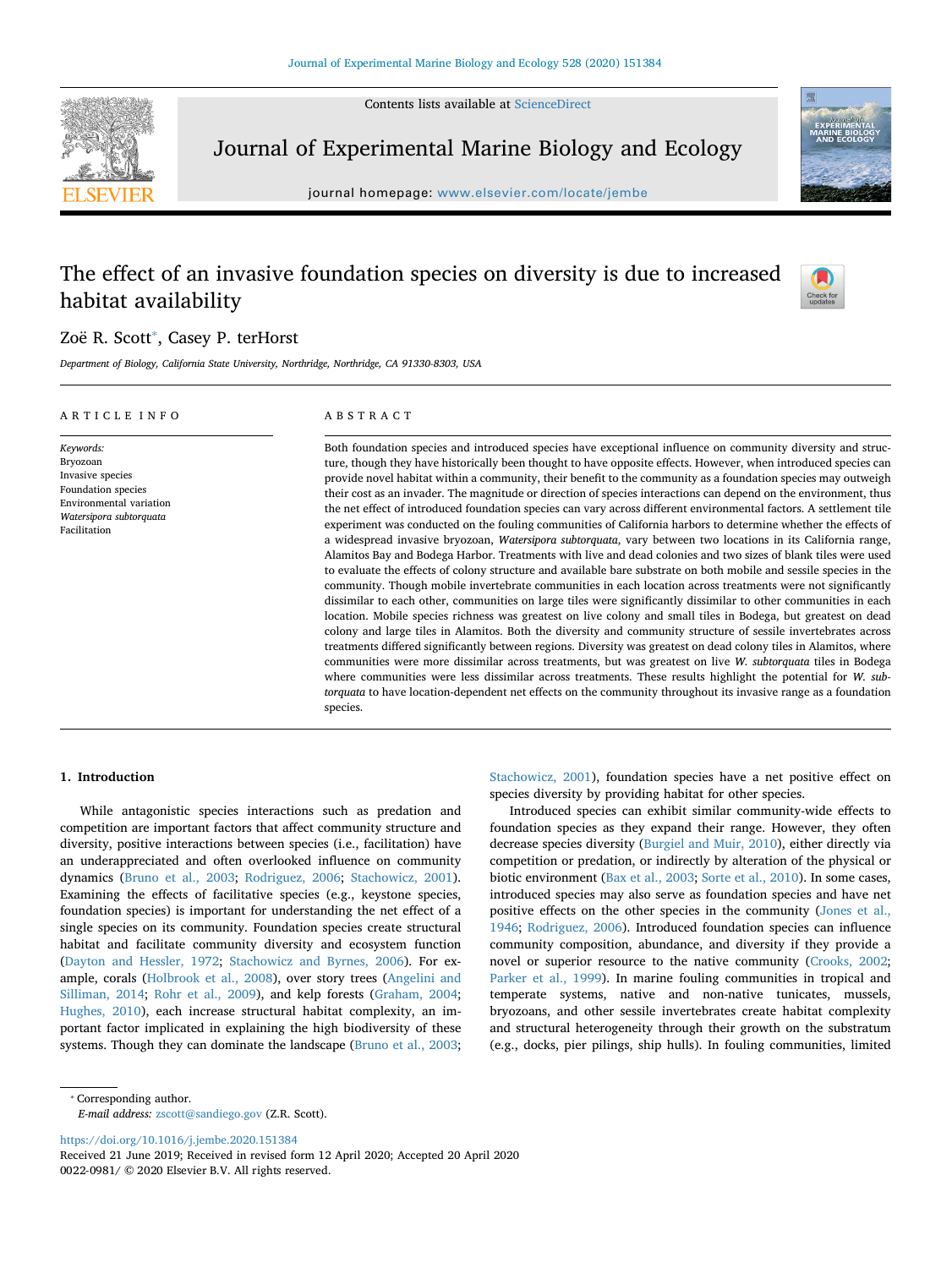settlement substrate promotes a colonization-competition tradeoff in life history traits of fouling community members ([Edwards and](#page-6-12) [Stachowicz, 2010](#page-6-12)), but introduced foundation species may alleviate such constraints by providing novel habitat that can have cascading indirect effects on composition and diversity ([Crooks, 2002\)](#page-6-10). As such, fouling communities provide an interesting opportunity to understand how introduced species can alter native community composition and diversity through facilitative and inhibitive effects, and whether the net effect on the community is positive due to novel habitat provision.

Interestingly, the net effect of the introduced habitat-provider on diversity is sometimes undetectable [\(Bouma et al., 2009;](#page-5-4) [Hedge and](#page-6-13) [Kriwoken, 2000](#page-6-13)) because the novel or superior habitat provided facilitates some species, while inhibiting others, or is functionally redundant to other habitat providers present. In any case, the effects of introduced species that provide novel habitat within a community can have cascading direct and indirect effects on composition and diversity such that the resulting net effect may be positive ([Crooks, 2002](#page-6-10); [Parker et al.,](#page-6-11) [1999;](#page-6-11) [Simberloff, 1995\)](#page-6-14). For example, *Zostera japonica*—a widely-introduced east Asian seagrass along the western North American coast—is associated with higher invertebrate abundance and facilitation of species diversity as its shoot density and morphology create greater structural complexity relative to the native congener, *Zostera marina* ([Knight et al., 2015](#page-6-15); [Posey, 1988\)](#page-6-16). The net positive effect on the community diversity was the result of facilitative effects for some fauna and reductions in others through both direct and indirect effects on the community composition and habitat factors (i.e., sediment size, chemical composition) ([Posey, 1988\)](#page-6-16). This study within seagrass communities highlights the importance of examining changes of different taxonomic groups and composition, rather than just overall diversity or richness.

Because introduced species can settle successfully in environments with different abiotic (e.g., temperature, precipitation, salinity) and biotic (e.g., competition, facilitation) conditions, there is potential for their interactions with other species in the community to differ throughout their introduced range. Introduced species with ranges that span across environmental gradients can exhibit differences in growth rates [\(Arendt, 1997;](#page-5-5) [Weis et al., 2000](#page-6-17)) and other traits that may be important to establishment and spread [\(Dmitriew, 2011;](#page-6-18) [Li et al., 2014](#page-6-19); [Stinchcombe et al., 2010](#page-6-20)). These differences in introduced species traits are likely to translate to varying effects throughout their introduced range as they interact with different environments and communities, though few studies incorporate such spatial variation. A meta-analysis of 68 bivalve studies found that bivalve ecosystem engineers have an overall positive effect on both species richness and abundance, because they increase structural complexity, but their effect size was dependent on both bivalve traits and environmental context ([Bateman and Bishop,](#page-5-6) [2017\)](#page-5-6). For example, oysters facilitated a greater abundance of invertebrates than mussels or pinnids that were less structurally complex ([Bateman and Bishop, 2017](#page-5-6)). While communities were generally more responsive to the structural heterogeneity of the bivalve, the magnitude and direction of effects also differed among tidal elevation, latitude, and habitat ([Bateman and Bishop, 2017\)](#page-5-6). As such, the environmental differences throughout an invasive species' range can have implications for the interaction strengths both among community members and between an invader and the native species.

The focal species of this study was a widespread introduced colonial bryozoan, *Watersipora subtorquata complex* (d'Orbigny, 1852, [Fofonoff](#page-6-21) [et al., 2018\)](#page-6-21). Partly due to its adaptability to different environments and heavy metals present in anti-fouling paints ([Floerl et al., 2004\)](#page-6-22), *W. subtorquata* has successfully invaded California, Hawaii, Australia, New Zealand, Europe, and South Africa [\(Vieira et al., 2014\)](#page-6-23). It was introduced from the Western Atlantic to Southern California in 1963 ([Cohen and Carlton, 1995;](#page-5-7) [Cohen, 2005\)](#page-5-8), and has since spread along the coast, providing an interesting opportunity to examine its effects on communities in the different environmental contexts of its California range. *W. subtorquata* has been considered a foundation species because

the foliose morphology colony serves as habitat for small ( $\leq$ 2 cm) invertebrates ([Sellheim et al., 2009;](#page-6-24) [Stachowicz et al., 2007\)](#page-6-25), while the encrusting morphology serves as a non-toxic settlement surface for fouling invertebrates ([Floerl et al., 2004](#page-6-22)). The upright, foliose colonies facilitate polychaete worm diversity ([Sellheim et al., 2009\)](#page-6-24), and may serve to increase the diversity of other mobile organisms that can utilize the novel habitat they provide.

In this study, we used a manipulative field experiment to ask the following questions: 1) What is the net effect of an introduced colonial bryozoan, *W. subtorquata*, on the associated mobile and sessile invertebrate community diversity, abundance, and composition? 2) Does the net effect of *W. subtorquata* vary between locations within its introduced range? This experiment tested the hypothesis that *W. subtorquata* would have a net positive effect on diversity and therefore affect community structure due to its structural complexity. Additionally, since traits can differ across regions, which can lead to spatial variation in interactions with community members, the experiment also tested the hypothesis that the community-level effects of *W. subtorquata* would differ between locations in its introduced range.

### **2. Materials and methods**

#### *2.1. Study system*

This field experiment was conducted in marinas within two protected bays—Bodega Harbor, CA (38°19′21.0"N) and Alamitos Bay, CA (33°44'58.4"N)—in the northern and southern sea surface temperature regimes of California (8–15 °C and 13–23 °C, respectively; [noaa.gov](http://noaa.gov)). The fouling communities in these harbor environments comprised tunicates, bryozoans, sponges, bivalves, and hydrozoans, which dominate the artificial substrata of the marina docks [\(Scott and terHorst, 2019](#page-6-26)). All species experience seasonal variation in recruitment ([Edwards and](#page-6-27) [Stachowicz, 2011, 2012](#page-6-27); pers. obs.), with the highest annual recruitment occurring during late spring/early summer. The experiment was conducted from April to August 2016 during the peak settlement of sessile fouling invertebrates [\(Sellheim et al., 2009](#page-6-24)). Temperature was monitored as part of a different study from December 2015 to November 2016 using Onset pendant HOBO loggers (UA-002-64) at 1 m depth in both locations, and the median temperature during the period of this study in Bodega Harbor was 14.6 °C. Temperature data is not available for Alamitos Bay during this time due to loss of equipment, but NOAA buoys show the median temperature during the period of the study at 16.2 °C. While other habitat-providers exist within the communities in both harbors (e.g. *Ciona intestinalis* [Chordata] and *Mytilus californianus* [Mollusca]), the present study focused on *Watersipora subtorquata,* an encrusting cheilostome bryozoan that grows morphologically complex colonies composed of many individuals called zooids ([Vieira et al., 2014](#page-6-23)). The morphology of colonies ranges from flat and encrusting [\(Davis and Marshall, 2014](#page-6-28); [Floerl et al., 2004\)](#page-6-22) to upright and foliose [\(Sellheim et al., 2009;](#page-6-24) pers. obs.), which may provide novel habitat for some of the mobile and sessile invertebrate species in the community. As *W. subtorquata* can influence both mobile and sessile species in the community ([Sellheim et al., 2009\)](#page-6-24), but each group is typically quantified in different ways, this study analyzed the two communities separately. Mobile and sessile invertebrates can differ in life history strategies and habitat or substrate preferences, so separating the analyses of mobile and sessile species allowed for more comprehensive exploration of community effects.

## *2.2. Field experiment*

To determine whether *W. subtorquata* can act as a foundation species at two locations in California, a field experiment was conducted using colonies attached to sanded grey polyvinyl chloride (PVC) tiles. The four treatments for this experiment were: small  $(100 \text{ cm}^2)$  tiles with no *W. subtorquata* colonies, small tiles with live *W. subtorquata* colonies,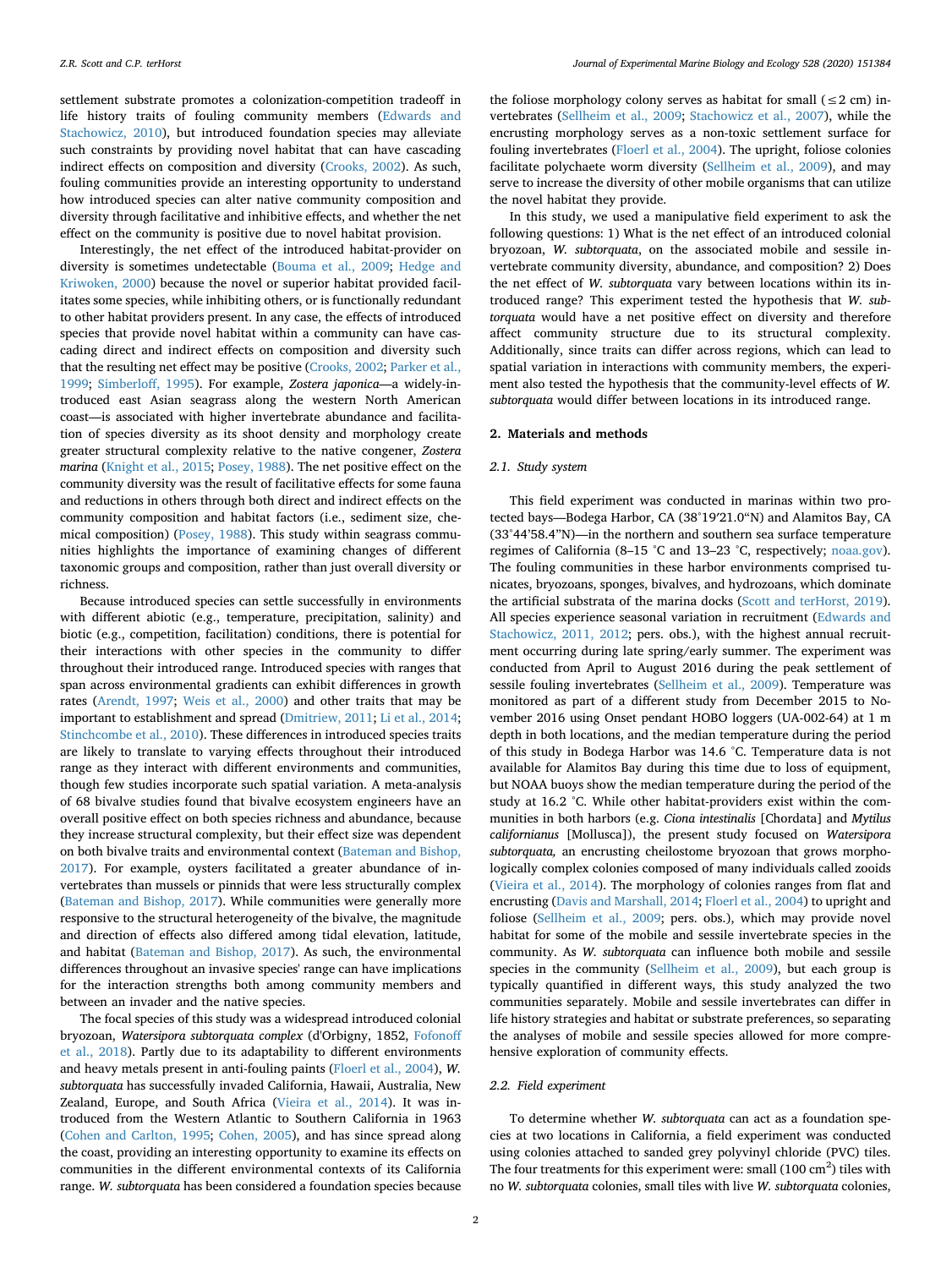small tiles with dead *W. subtorquata* colonies, and large  $(400 \text{ cm}^2)$  tiles with no *W. subtorquata* colonies. Small tiles with no colony attached served as a control for the presence of *W. subtorquata*, whereas large tiles with no colonies served as a control for the amount of additional available substrate for settlement and growth; both empty small and large tiles started with 100% bare settlement space. The treatment with dead *W. subtorquata* colonies served as a biotic control to separate the effect of increased habitat availability and structural complexity from any potential biotic effects of live zooids within the colony. Replicates of each of these treatments were placed in both Bodega Harbor and Alamitos Bay ( $n = 20$  per treatment per harbor).

To prepare the treatments with *W. subtorquata*, 40 colonies of similar volume were collected from docks at Long Beach Marine Institute in Alamitos Bay and Spud Point Marina in Bodega Harbor. The colonies collected represented the natural sizes of *W. subtorquata* colonies encountered in each harbor. For the dead *W. subtorquata* colony treatment, 20 of the collected colonies were submerged in freshwater for several hours to kill colony zooids while preserving the structural integrity of the colony. The remaining 20 colonies were used for the live colony treatment, and were kept in a recirculating seawater tank for the same length of time. Both live and dead colonies were then attached to tiles using a hot glue gun, leaving approximately 50% of the tile bare.

Two replicates from each of the four treatments were secured to PVC racks  $(n = 10$  racks per harbor), all of which were submerged facing down, approximately three meters apart from each other on the docks at 1 m depth. The downward orientation of the rack was chosen to minimize sedimentation on the tiles during the experiment, and to mimic the natural upside-down orientation of invertebrate growth on docks and ships (pers. obs.; but see [Miller and Etter, 2008\)](#page-6-29). After the experiment, all tiles were collected and brought back to the lab for processing. To preserve mobile species settled on *W. subtorquata* and on the PVC tiles, a plastic bag was placed around each tile and they were removed from the rack while submerged. All bags were put in coolers and transported to the nearest laboratory—Bodega Marine Laboratory in Bodega Harbor or California State University in Northridge.

Mobile invertebrates on each treatment were collected by rinsing tiles and the water in the bag over a 0.5 mm sieve. Samples were fixed in 10% buffered formalin for 24 h, then transferred to 70% ethanol in glass jars for preservation. After the removal of mobile invertebrates, each tile was photographed to quantify the sessile invertebrate community. Photos were analyzed using Coral Point Count with Excel extensions software (CPCe), which overlaid 100 randomly-stratified points (5 rows  $\times$  5 columns  $\times$  4 points/grid square) onto each image to determine diversity (Shannon-Wiener diversity index, *H′*), richness, and percent cover ([Kohler and Gill, 2006\)](#page-6-30). The stratified random method reduces the clumping of randomly-distributed points by dividing the bordered area into rows and columns and populating each cell with an equal amount of randomly distributed points [\(Kohler and Gill, 2006](#page-6-30)). Each point in the photo was assigned to the species that it covered, a list of which was generated by identifying all organisms to the lowest possible taxonomic level (usually to genus) using a taxonomic key ([Carlton, 2008](#page-5-9)) and voucher specimens collected from the field. The same key was also used to identify all mobile invertebrates. Some of the genera identified may contain more than one species, thus the calculations of diversity are for taxonomic diversity, rather than species diversity, and likely underestimate diversity.

To determine whether treatments caused differences in diversity or abundance of mobile or sessile organisms, the fixed factors of treatment, location, and the treatment\*location interaction were tested against each response variable in linear mixed-effect models (using lmer in the lme4 package; [Bates et al., 2015\)](#page-5-10) in R (version 3.1.2). Rack was included as a random factor. Additionally, lsmeans ([Lenth, 2016\)](#page-6-31) and multcompView were used to calculate the least squared means for each model and Tukey post-hoc comparisons between groups.

Response variables included invertebrate abundance per tile (i.e., number of individuals for the mobile community and percent cover for

the sessile community), taxonomic richness per tile, and Shannon-Wiener diversity per tile. For each response variable, the model fit with and without the block (rack) effect was compared using Akaike Information Criterion (AIC) to determine the best-fit model. Mobile species abundances were log-transformed to improve normality for the model. All other response variables met assumptions of parametric tests.

To compare dissimilarities in mobile invertebrate community composition across treatments between locations, mobile invertebrate counts were square-root transformed and used to construct a Bray-Curtis dissimilarity matrix. Then, a permutational analysis of variance (PERMANOVA) was performed on this dissimilarity matrix using the adonis function from the vegan package ([Oksanen et al., 2015\)](#page-6-32) in R (version 3.1.2), including rack nested within location. For post-hoc analyses of community dissimilarities between treatments, a pairwise adonis function with a Bonferroni *p*-value adjustment was used to account for multiple comparisons between treatments. Similarity percentage (SIMPER) analysis was used to determine the relative contribution of mobile species to the community differences across treatments and between locations. Multivariate analyses were conducted as above for sessile invertebrates, this time constructing the Bray-Curtis matrix from square-root transformed species percent cover across treatments and between locations. All graphics were produced in R (version 3.1.2) using ggplot2 ([Wickham, 2009](#page-6-33)) and psych ([Revelle,](#page-6-34) [2016\)](#page-6-34).

#### **3. Results**

#### *3.1. Mobile community*

Across locations and treatments, 47 mobile invertebrate taxa were identified—21 to species, and 26 to genus (Supplementary Table S1). The most common taxa were crustaceans, gastropods, molluscs, and polychaetes (Supplementary Table S1). Treatment and location had a significant interactive effect on mobile invertebrate species richness  $(F_{3,144} = 2.78, p = .043)$ . In Bodega, all treatments had similar richness. In Alamitos, however, the large tiles exhibited significantly greater richness than dead and large tiles in Bodega ([Fig. 1A](#page-3-0)). There was, however, no significant interactive effect of location and treatment on the abundance of mobile invertebrates ( $F_{3,128} = 1.73$ ,  $p = .16$ ), but mobile abundance did differ significantly across tile treatments  $(F_{3,125} = 60.51, p < .0001)$ . Large tiles had significantly greater mobile invertebrate abundance than all other treatments in both Alamitos Bay and Bodega Harbor ([Fig. 1B](#page-3-0)). There was no significant interactive effect of location and treatment on the diversity of mobile invertebrates. Diversity was not significantly different across treatments  $(F_{3,144} = 0.31, p = .82)$ , but Bodega Harbor communities on dead *W*. *subtorquata* tiles had significantly greater diversity than Alamitos Bay communities on large tiles (F1,144 = 21.23,  $p$  < .0001; [Fig. 1](#page-3-0)C).

Though there was no interactive effect of location and treatment on community dissimilarity (F<sub>3,144</sub> = 1.32, G = 0.016,  $p = .12$ ), mobile communities were significantly different between locations  $(F_{1,150}$  = 48.86, G = 0.25, p < .001) and among treatments  $(F_{3,148} = 10.12, G = 0.17, p < .001)$ . Pairwise comparisons among treatments revealed that large tile communities were significantly dissimilar to other treatments ([Table 1](#page-3-1)). Four arthropod taxa, *Ampelisca* spp., *Tanais* spp., *Caprella* spp., and *Idotea* spp., contributed the highest towards community dissimilarity among all treatments, but especially between all treatments and the large tile treatment replicates, where they were found in greatest abundance.

#### *3.2. Sessile community*

Thirty-one sessile invertebrate taxa were identified, 26 of which were identified to species, and five to genus (Supplementary Table S2); 12 taxa were found in both locations. Tunicates, bryozoans, sponges,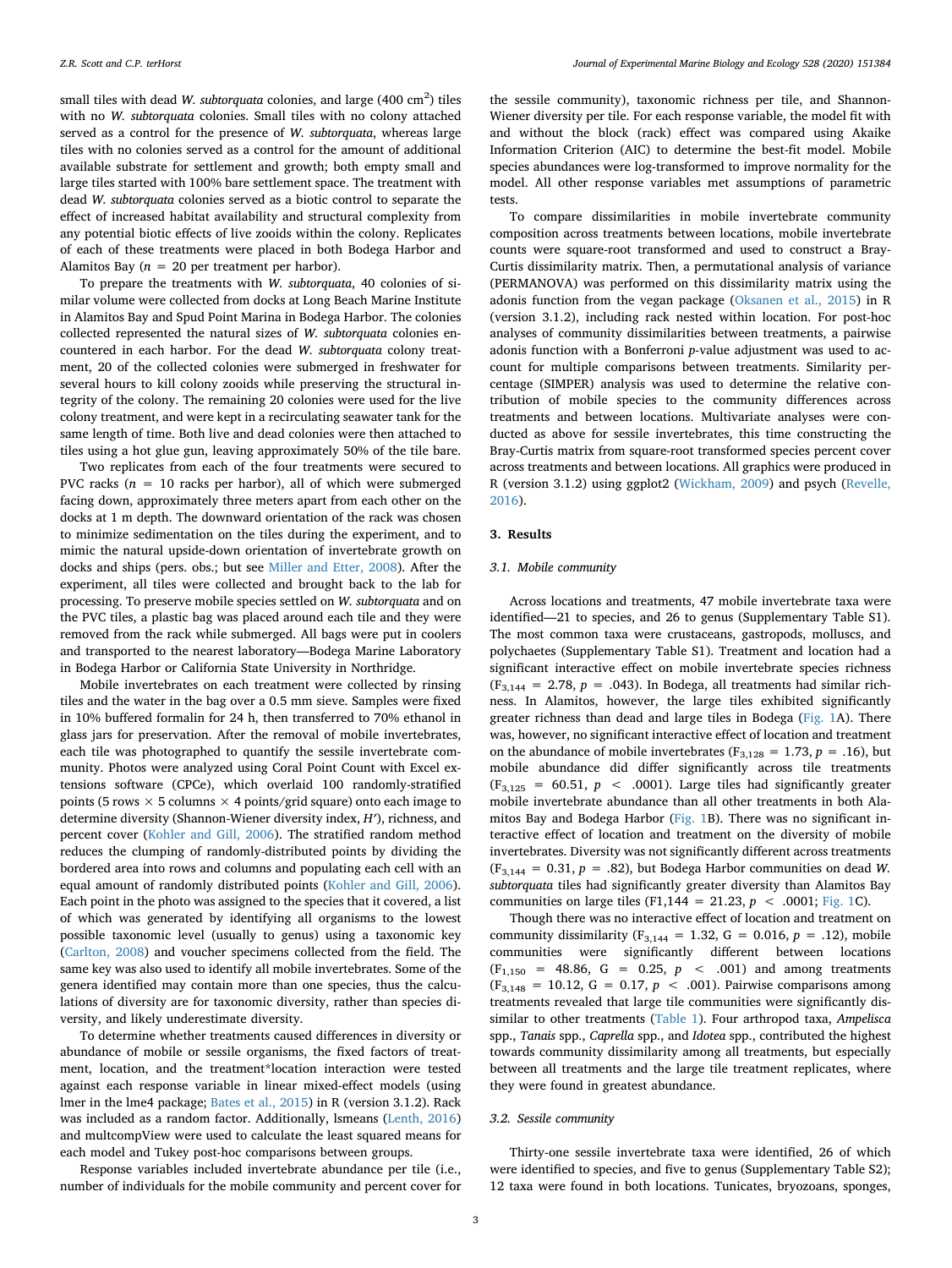<span id="page-3-0"></span>

**Fig. 1.** Mean ( ± SE) A) richness, B) number of individuals, and C) diversity of mobile invertebrates. Data were analyzed using linear mixed-effects models. Letters above each bar indicate significantly different means (Tukey's HSD,  $p \leq .05$ ).

#### <span id="page-3-1"></span>**Table 1**

Pairwise PERMANOVA comparisons of mobile invertebrate community dissimilarity (R statistic) across treatments, environments (Alamitos Bay and Bodega Harbor) are pooled. A Bonferroni *p*-value adjustment (adj *p)* was used to account for multiple comparisons between treatments, and  $p < .05$  for significant community dissimilarity shown in **bold**.

| <b>Pairwise Comparison</b>         | R statistic | adj p |
|------------------------------------|-------------|-------|
| Live Watersipora, Dead Watersipora | 0.011       | 1.00  |
| Live Watersipora, Large tile       | 0.19        | 0.006 |
| Live Watersipora, Small tile       | 0.0095      | 1.00  |
| Dead Watersipora, Large tile       | 0.25        | 0.006 |
| Dead Watersipora, Small tile       | 0.0075      | 1.00  |
| Large tile, Small tile             | 0.19        | 0.006 |

polychaetes, and molluscs comprised the communities and are representative of natural communities found in both locations ([Scott and](#page-6-26) [terHorst, 2019](#page-6-26)). Bryozoans and tunicates were the most represented taxonomic groups (occurring in > 50% of treatment replicates per

<span id="page-3-2"></span>

**Fig. 2.** Mean ( ± SE) A) richness and B) diversity of sessile invertebrates. Data were analyzed using linear mixed-effects models. Letters above each bar indicate significantly different means (Tukey's HSD, *p* < .05).

# <span id="page-3-3"></span>**Table 2**

Pairwise PERMANOVA comparisons of sessile invertebrate community dissimilarity (R statistic) across treatments and harbor environments. A Bonferroni *p*value adjustment (adj *p*) was used to account for multiple comparisons between environments and treatments, and  $p < .05$  for significant community dissimilarity shown in **bold**.

| <b>Pairwise Comparison</b>         | R statistic | adj p |
|------------------------------------|-------------|-------|
| North: Bodega Harbor               |             |       |
| Live Watersipora, Dead Watersipora | 0.073       | 0.64  |
| Live Watersipora, Large tile       | 0.14        | 0.056 |
| Live Watersipora, Small tile       | 0.083       | 0.448 |
| Dead Watersipora, Large tile       | 0.036       | 1.00  |
| Dead Watersipora, Small tile       | 0.043       | 1.00  |
| Large tile, Small tile             | 0.10        | 0.224 |
| <b>South: Alamitos Bay</b>         |             |       |
| Live Watersipora, Dead Watersipora | 0.061       | 0.700 |
| Live Watersipora, Large tile       | 0.17        | 0.028 |
| Live Watersipora, Small tile       | 0.087       | 0.084 |
| Dead Watersipora, Large tile       | 0.064       | 0.364 |
| Dead Watersipora, Small tile       | 0.020       | 1.00  |
| Large tile, Small tile             | 0.052       | 0.76  |

environment) across treatments in Bodega Harbor, while molluscs were the most common taxa across treatments in Alamitos Bay (Supplementary Table S2). There was no significant interactive effect between treatment and location on sessile invertebrate richness ( $F_{3,128} = 1.37$ , *p* = .26). However, sessile invertebrate richness did differ significantly between locations (F<sub>1,1267</sub> = 8.39,  $p = .0038$ ), with Alamitos Bay communities showing nearly a two-fold higher richness than Bodega Harbor [\(Fig. 2A](#page-3-2)). Treatment and location had significant interactive effects on the diversity of sessile invertebrates  $(F_{3,144} = 2.89,$  $p = .037$ ). Though not significantly different from other treatments, tiles with dead colonies tended to have the highest diversity in Alamitos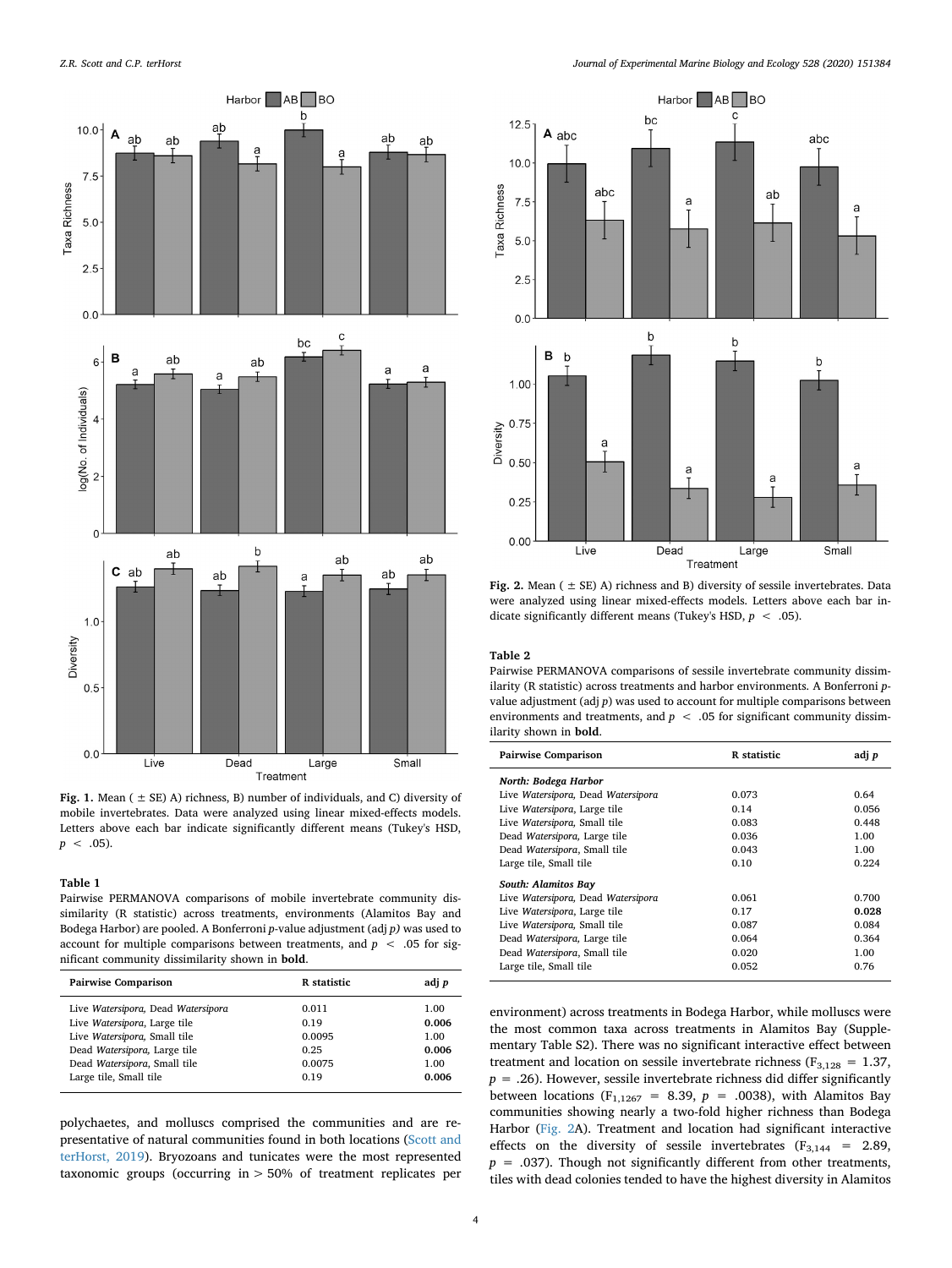Bay, whereas tiles with live colonies tended to have the highest diversity in Bodega Harbor, ([Fig. 2](#page-3-2)B).

Multivariate analyses revealed that sessile invertebrate communities were significantly dissimilar as a result of interactive effects of treatment and location ( $F_{3,144} = 1.91$ ,  $G = 0.021$ ,  $p = .002$ ). In Bodega, pairwise community comparisons revealed that communities across all treatments did not differ significantly [\(Table 2\)](#page-3-3). In Alamitos Bay, however, the live colony and large tile treatments had significantly dissimilar communities. Communities on live tile treatments were more dissimilar than communities on large tile treatments. Live tiles included species such as *Bugula pacifica* and *Styela clava* that were either rare or not found on large tiles (Supplementary Table S2).

To evaluate the effect of large tile community data on the results, large tile data for both environments were removed from the PERMA-NOVA. As a result, there was no longer an interactive effect of treatment and harbor environment on sessile communities ( $F_{2,108} = 1.3$ ,  $R<sup>2</sup> = 0.013$ ,  $p = .094$ ). However, the main effects still produced dissimilar communities across the remaining treatments (i.e., live, dead, small tile;  $F_{2,110} = 3.26$ ,  $R^2 = 0.034$ ,  $p < .001$ ), and communities were significantly dissimilar between locations  $(F<sub>1,110</sub> = 77.24,$  $R^2$  = 0.40,  $p$  < .001). SIMPER analysis identified three tunicates—*Ciona intestinalis* (Linnaeus, 1767)*, Ascidia ceratodes,* and *Diplosoma listerianum*—as the highest contributors to community dissimilarity among the three remaining treatments. Both *C. intestinalis* and *A. ceratodes* were found in greatest abundance on live replicates. In both experimental locations, *D. listerianum* was found less frequently on live or dead *W. subtorquata* replicates, but was found in the greatest abundance on live replicates*.* In Alamitos Bay, a demosponge, *Halichondria* sp. grew directly on *W. subtorquata* colonies, and was found in at least 70% of—and in twofold greater abundance on—live colony treatment replicates (Supplementary Table S2).

### **4. Discussion**

*Watersipora subtorquata* had different effects on mobile and sessile communities. Though no net positive effect of *W. subtorquata* on mobile communities was observed, live and dead *W. subtorquata* colonies had different effects on sessile diversity and composition, depending on location. For mobile species, increased habitat availability increased richness and altered community composition, yet an effect of increased structural complexity on diversity from the presence of *W. subtorquata* colonies was not observed. For sessile communities, either live or dead colonies tended to have the largest effect on diversity or composition, depending on location, but these treatments were most different from the large tile treatment. This suggests that the effect of *W. subtorquata* colonies was not driven by increased habitat availability.

#### *4.1. Mobile community*

Mobile community abundance and richness varied across treatments and locations, but the treatment effects were largely driven by the large tile treatment, rather than *W. subtorquata* presence, despite the additional structural complexity and available habitat spaces on *W. subtorquata* treatments relative to the small tile treatments. Such a finding contrasts results of similar studies, where treatments with *W. subtorquata* had the greatest species richness and diversity [\(Sellheim](#page-6-24) [et al., 2009](#page-6-24)). In both locations, increased habitat availability appears to be the dominant driver of mobile community composition. Most mobile species require at least some structural habitat in order to remain on the tile. The large tile effect may be driven by the additional complexity of more settling sessile invertebrates on the greater amount of space. So, the effect of increased habitat availability is likely an indirect effect, which is mediated by the settlement of other sessile species besides *W. subtorquata*. Increased settlement space may have reduced competition among habitat-providing species, allowing for greater colonization. Both harbors had other habitat-providing species that increased habitat

complexity—*Crisulipora occidentalis* (Bryozoa) and *Styela plicata* (Chordata) in Alamitos Bay, and *Ciona intestinalis* (Chordata) and *Ascidia ceratodes* (Chordata) in Bodega Harbor—and the tunicate species create few, large habitat spaces compared to the numerous, smaller crevices created by *W. subtorquata*. The dominance of *C. occidentalis* and *S. plicata* on large tiles may help explain differences in community composition between the large tile and other treatments, especially as the composition across treatments was significantly different independent of environment.

Tiles with live and dead *W. subtorquata* colonies also have increased habitat availability for mobile species to live in, but these treatments were not significantly different from the small tiles with initial *W. subtorquata* colonies. One reason for this lack of effect could be that *W. subtorquata* facilitated some species by providing habitat, but inhibited others, either by outcompeting habitat providing species, or through some more direct means (e.g., stolonal outgrowth on the zooid; [Tzioumis, 1994\)](#page-6-35), resulting in no net effect on diversity. However, *W. subtorquata* also did not have a significant effect on community composition, so this explanation seems unlikely.

*W. subtorquata* may be functionally redundant to other habitat providers. So, while *W. subtorquata* colonies were more structurally complex than the small and large tile treatments, the increased amount of refugia within the colonies was not enough to facilitate a greater abundance of organisms than the large tile treatment. When an introduced species is functionally similar to a habitat provider native to the community, differences in the abundance or biomass of native species may not be detectable ([Rodriguez, 2006\)](#page-6-0). The potential positive effects of *W. subtorquata* providing habitat for other species may be similar to those services provided by other species in the community already, though this study was unable to test the potential effects of removing these other habitat providers on community diversity and composition. Future studies on the relationship between refugia parameters (e.g., size, density, area) and diversity and community structure of mobile invertebrates would help determine which aspect of structural heterogeneity drives more of the variance in diversity.

## *4.2. Sessile community*

The significant interaction between treatment and location reveals that different tile treatments had different effects on sessile diversity between locations. At Bodega Harbor, tiles with dead colonies tended to have the highest diversity, followed by large tiles, and then tiles with live colonies and small tiles. This rank order indicates that at Bodega, available space is an important determinant of diversity, as both dead colonies and large tiles had the greatest diversity. Competitive interactions between *W. subtorquata* and other sessile species may be important species interactions in these communities that decrease sessile species diversity ([Claar et al., 2011](#page-5-11); [Stachowicz and Byrnes, 2006](#page-6-3)). An increase in habitat availability may alleviate the effects of competition.

At Alamitos Bay, tiles with live colonies tended to have higher diversity than the other treatments; the large tiles actually had the least diverse sessile communities at this location. Perhaps competitive interactions are less consequential in the communities of southern California where tiles across all treatments typically had greater percent bare space, relative to those communities further north where bare space is at a premium (pers. obs.). These tiles typically had more, smaller, individuals in comparison to the fewer, larger individuals, on tiles in Bodega, thus creating many patches of bare space.

There are few examples of sessile invertebrates settling directly on *W. subtorquata* [\(Davis and Marshall, 2014;](#page-6-28) [Sellheim et al., 2009\)](#page-6-24), as the feeding zooids on the surface of the colony may make successful settlement and growth difficult. However, this study provides evidence of direct facilitation of settlement by other sessile species; a demosponge, *Halichondria* sp. grew directly on *W. subtorquata* colonies, and was found in over half of the live colony treatment replicates (Supplementary Table S2). *Halichondria* sp. has also been observed growing on the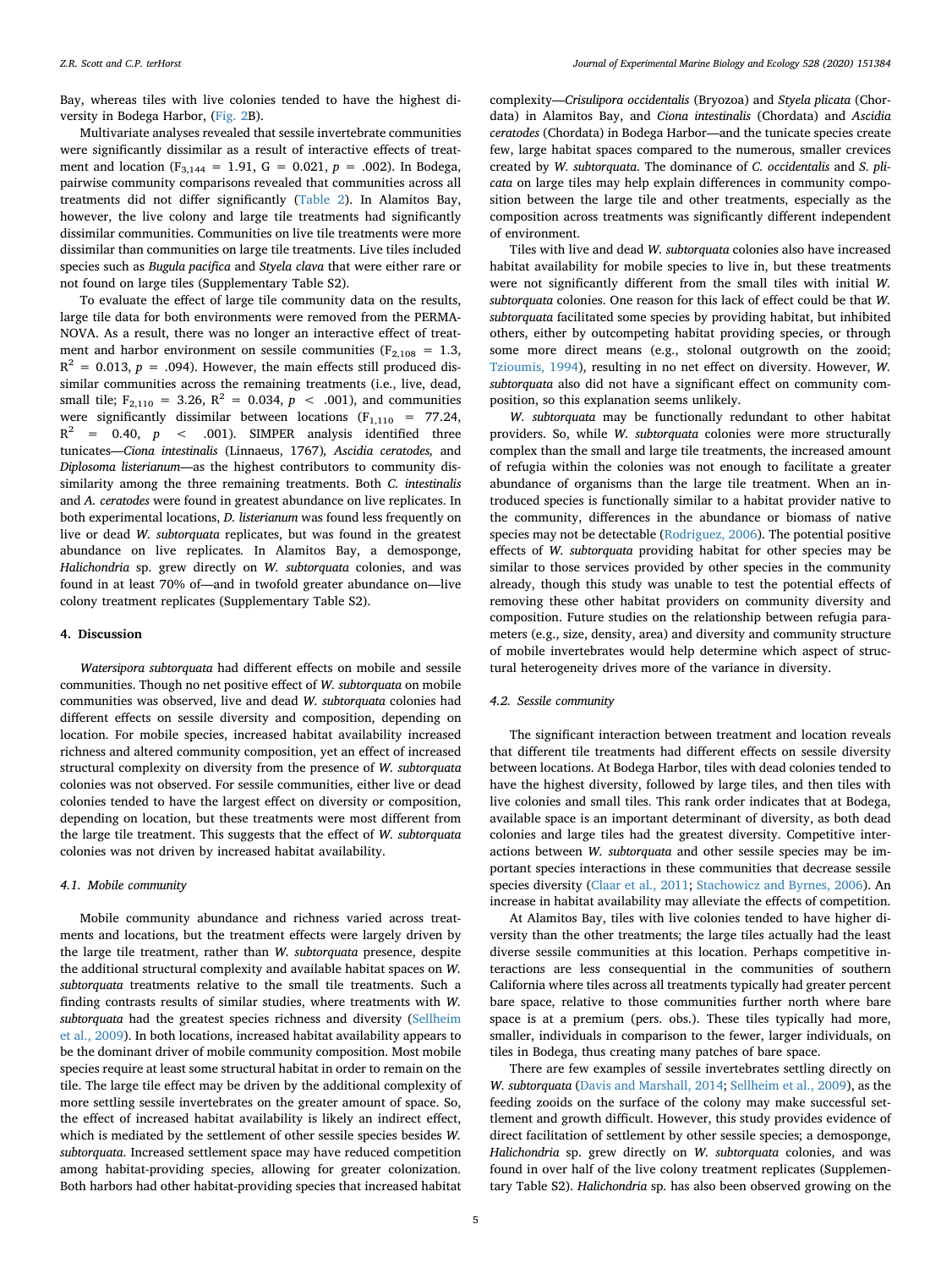surface of *W. subtorquata* in previous surveys ([Scott and terHorst,](#page-6-26) [2019\)](#page-6-26), and was found in almost twice the abundance on tiles with live *W. subtorquata* colonies than on tiles with dead colonies or empty space. Other studies have found that epizoic sponges help prevent predation on scallops by asteroid predators through camouflage and preventing attachment by the predator's tube feet [\(Pitcher and Butler, 1987](#page-6-36)). Additionally, a study in the Florida Keys found examples of epizoic symbioses between different orders of sponges, where the sponges were exclusively found growing together and not solitarily ([Wilcox et al.,](#page-6-37) [2002\)](#page-6-37). Though the external sponge did not appear to negatively affect the ability of the internal sponge to filter water in that study, the relationship between the epizoic sponge and *W. subtorquata* in this study is unclear. Future studies on the symbiosis between epizoic sponges and *W. subtorquata* or a similar bryozoan species would help disentangle the nature of the relationship, and determine whether the sponge serves a benefit to the host through its growth or water filtration.

The idea that positive and negative effects of *W. subtorquata* offset one another is supported by the fact that this introduced species has effects on community composition, though this effect varies between locations. Bodega treatments had similar communities, while large tile and live *W. subtorquata* colony treatments differed significantly in their communities in Alamitos Bay; this may be explained by differences in species substratum preferences or growth and reproduction mechanisms. Three tunicates—*Ciona intestinalis, Ascidia ceratodes,* and *Diplosoma listerianum*—contributed the most to dissimilarity among treatments, when the large tile treatment was excluded. While *C. intestinalis* and *A. ceratodes* were found in at least 80% of replicates in the *W. subtorquata* and small tile treatments in Bodega Harbor, *D. listerianum* was encountered the least on tiles with live *W. subtorquata* colonies (Supplementary Table S2). Unlike the other two tunicates, *D. listerianum* is a colonial tunicate, which likely competed with the live *W. subtorquata* colonies for space. While growth of solitary tunicates depends on reproduction and recruitment to form aggregations on the substrate, the indeterminate growth of colonial tunicates allows them to continuously grow across the surface and occupy space ([Jackson,](#page-6-38) [1977\)](#page-6-38). *W. subtorquata* competes strongly for space with other colonial tunicates and encrusting bryozoans ([Edwards and Stachowicz, 2012](#page-6-39); [Sellheim et al., 2009\)](#page-6-24), and across both environments several species of tunicates and bryozoans were encountered less on *W. subtorquata* treatments (Supplementary Table S2).

#### **5. Conclusions**

This study highlights the importance of examining not only the competitive and other negative effects of introduced species on species richness and diversity, but also of understanding the extent to which their positive role as a foundation species alters community composition and diversity. *W. subtorquata* may facilitate some taxa while inhibiting others, making it more difficult to detect a net effect of this introduced species. It may also be difficult to detect any effect of *W. subtorquata* in these natural environments because they included other habitat providers, such as native and introduced tunicates and bryozoans, that may be functionally redundant to *W. subtorquata* ([Rodriguez, 2006](#page-6-0)), making it an introduced species that has similar effects as species already present in the community. An experiment that excludes other sessile species and isolates *W. subtorquata* as the sole complex habitat available for mobile species would allow for more direct study of the effects of an introduced foundation species on the community.

Additionally, the effects of *W. subtorquata* on the community differed between locations, which means that the net effect of *W. subtorquata* can differ within its introduced range when accounting for both facilitative and competitive interactions. Introduced species have historically been considered pests in many systems, but more recent examples within the last 20 years are emerging, which indicate that introduced species can benefit the native flora and fauna as foundation

species [\(Rodriguez, 2006](#page-6-0)). Although studies of introduced foundation species are useful for identifying potential benefits to the community, they are often spatially limited to a single location. Because trait differentiation allows introduced species to expand their distribution to wide environmental ranges with similar or dissimilar communities ([Dmitriew, 2011](#page-6-18); [Li et al., 2014](#page-6-19); [Stinchcombe et al., 2010](#page-6-20)), it is vital to understand whether such expansion to different environments and communities translates to variation in the net effect on the community. Though this study found spatially-dependent community effects, the experiment was spatially limited and not representative of the full introduced range of *W. subtorquata*. Therefore, future studies of similar introduced species would benefit from considering a greater spatial range of environments to understand how the facilitative and inhibitive effects of introduced foundation species may variably affect communities across their range.

Supplementary data to this article can be found online at [https://](https://doi.org/10.1016/j.jembe.2020.151384) [doi.org/10.1016/j.jembe.2020.151384.](https://doi.org/10.1016/j.jembe.2020.151384)

### **Author contributions**

ZRS designed and conducted the field experiment, completed data analysis, and wrote the manuscript. CPT assisted with the field experiment design and edited the manuscript.

# **Declaration of Competing Interest**

The authors have no conflict of interest to report for this manuscript.

# **Acknowledgements**

The authors wish to acknowledge graduate students and staff from University of California Davis Bodega Marine Laboratory for field assistance and diving support. We also thank P. J. Edmunds for comments on the manuscript. Funding was provided by the California State University COAST Graduate Student Research Award, and the National Science Foundation (DMS-1312490, OCE-1559105, and DEB-1754449).

#### **References**

- <span id="page-5-1"></span>Angelini, C., Silliman, B.R., 2014. Secondary foundation species as drivers of trophic and functional diversity: evidence from a tree-epiphyte system. Ecology 95, 185–196. <https://doi.org/10.1890/13-0496.1>.
- <span id="page-5-5"></span>Arendt, J.D., 1997. Adaptive intrinsic growth rates: an integration across taxa. Q. Rev. Biol. 72, 149. [https://doi.org/10.1086/419764.](https://doi.org/10.1086/419764)
- <span id="page-5-6"></span>Bateman, D., Bishop, M., 2017. The environmental context and traits of habitat-forming bivalves influence the magnitude of their ecosystem engineering. Mar. Ecol. Prog. Ser. 563, 95–110. [https://doi.org/10.3354/meps11959.](https://doi.org/10.3354/meps11959)
- <span id="page-5-10"></span>Bates, D., Maechler, M., Bolker, B., Walker, S., 2015. lme4: linear mixed-effects models using Eigen and S4. In: R Package Version. 1. pp. 1-8. [http://CRAN.R-project.org/](http://CRAN.R-project.org/package=lme4) [package=lme4.](http://CRAN.R-project.org/package=lme4)
- <span id="page-5-3"></span>Bax, N., Williamson, A., Aguero, M., Gonzalez, E., Geeves, W., 2003. Marine invasive alien species: a threat to global biodiversity. Mar. Policy 27, 313–323. [https://doi.](https://doi.org/10.1016/S0308-597X(03)00041-1) [org/10.1016/S0308-597X\(03\)00041-1.](https://doi.org/10.1016/S0308-597X(03)00041-1)
- <span id="page-5-4"></span>Bouma, T.J., Ortells, V., Ysebaert, T., 2009. Comparing biodiversity effects among ecosystem engineers of contrasting strength: macrofauna diversity in Zostera noltii and Spartina anglica vegetations. Helgol. Mar. Res. 63, 3–18. [https://doi.org/10.1007/](https://doi.org/10.1007/s10152-008-0133-8) [s10152-008-0133-8.](https://doi.org/10.1007/s10152-008-0133-8)
- <span id="page-5-0"></span>Bruno, J.F., Stachowicz, J.J., Bertness, M.D., 2003. Inclusion of facilitation into ecological theory. Trends Ecol. Evol. [https://doi.org/10.1016/S0169-5347\(02\)00045-9.](https://doi.org/10.1016/S0169-5347(02)00045-9)
- <span id="page-5-2"></span>[Burgiel, S., Muir, A., 2010. Invasive Species, Climate Change and Ecosystem-Based](http://refhub.elsevier.com/S0022-0981(19)30244-8/rf0040) [Adaptation: Addressing Multiple Drivers of Global Change. Global Invasive Species](http://refhub.elsevier.com/S0022-0981(19)30244-8/rf0040) [Programme \(GISP\), Washington, DC, US, and Nairobi, Kenya](http://refhub.elsevier.com/S0022-0981(19)30244-8/rf0040).
- <span id="page-5-9"></span>[Carlton, J.T., 2008. The Light and Smith Manual: Intertidal Invertebrates from Central](http://refhub.elsevier.com/S0022-0981(19)30244-8/rf2005) [California to Oregon. University of California Press, Berkeley, CA.](http://refhub.elsevier.com/S0022-0981(19)30244-8/rf2005)
- <span id="page-5-11"></span>Claar, D.C., Edwards, K.F., Stachowicz, J.J., 2011. Positive and negative effects of a dominant competitor on the settlement, growth, and survival of competing species in an epibenthic community. J. Exp. Mar. Biol. Ecol. 399, 130–134. [https://doi.org/10.](https://doi.org/10.1016/j.jembe.2011.02.014) [1016/j.jembe.2011.02.014](https://doi.org/10.1016/j.jembe.2011.02.014).
- <span id="page-5-8"></span>Cohen, A.N., 2005. Exotics Guide. San Francisco Estuary Institute, Oakland, CA. [www.](http://www.exoticsguide.org) [exoticsguide.org.](http://www.exoticsguide.org)
- <span id="page-5-7"></span>[Cohen, A.N., Carlton, J.T., 1995. Nonindigenous aquatic species in a United States es](http://refhub.elsevier.com/S0022-0981(19)30244-8/rf0060)[tuary: a case study of the biological invasions of the San Francisco Bay and Delta, U.S.](http://refhub.elsevier.com/S0022-0981(19)30244-8/rf0060)